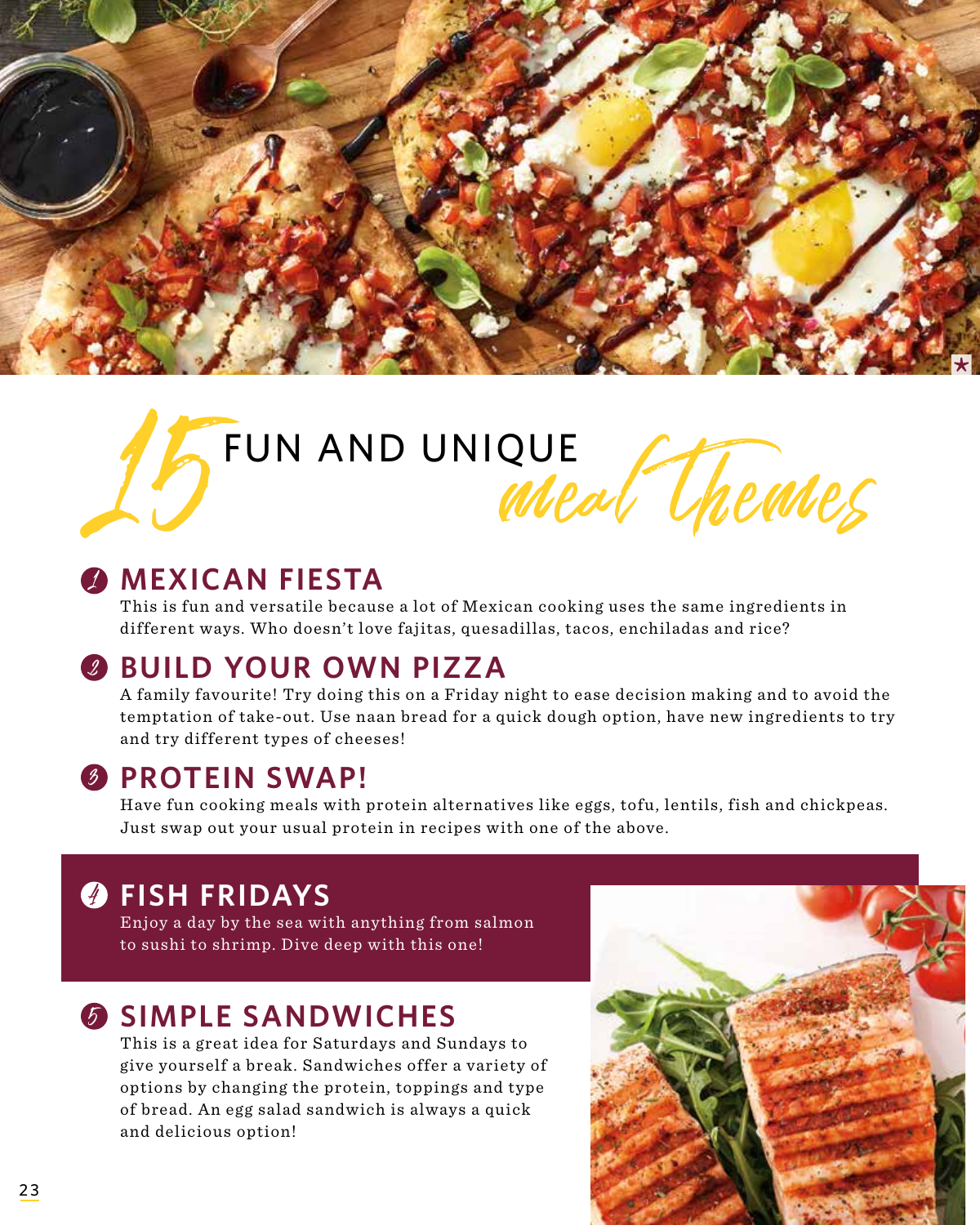# **O TACO TUESDAY**

This is similar to Mexican fiesta, except it is exclusive to tacos, which can be prepared in a variety of ways. For example – try egg, fish, spicy chicken, shrimp or black bean tacos.

#### **ENTRÉE SALADS** 7

Think outside the green salad box and bump up the nutrition with carbs and protein to make your salad into a filling meal! Add ingredients to create interest like seeds, fruit, grains, beans, other proteins and fresh herbs.

# **BREAKFAST FOR DINNER**

Eggs are super convenient, versatile, economical and easy to prepare. Plan to use eggs (which contain 6 grams of complete protein) for your meal and you'll have a variety of options from avocado toast to quiche!

# **BATCH COOKING**

Batch cooking allows you to make meals for planned leftovers and freezer options. Frozen meals save time when you are too busy to cook a meal and also make great lunch options! Chili, lasagna, meatballs, meatloaf, soups and sauces are all great batch items to make for your freezer.

# **WIND WITHAT'S ITALIAN!**

Make an Italian meal for fun which is always a crowd pleaser! There are over 350 pasta shapes to choose from and an endless variety of sauces to try something new.